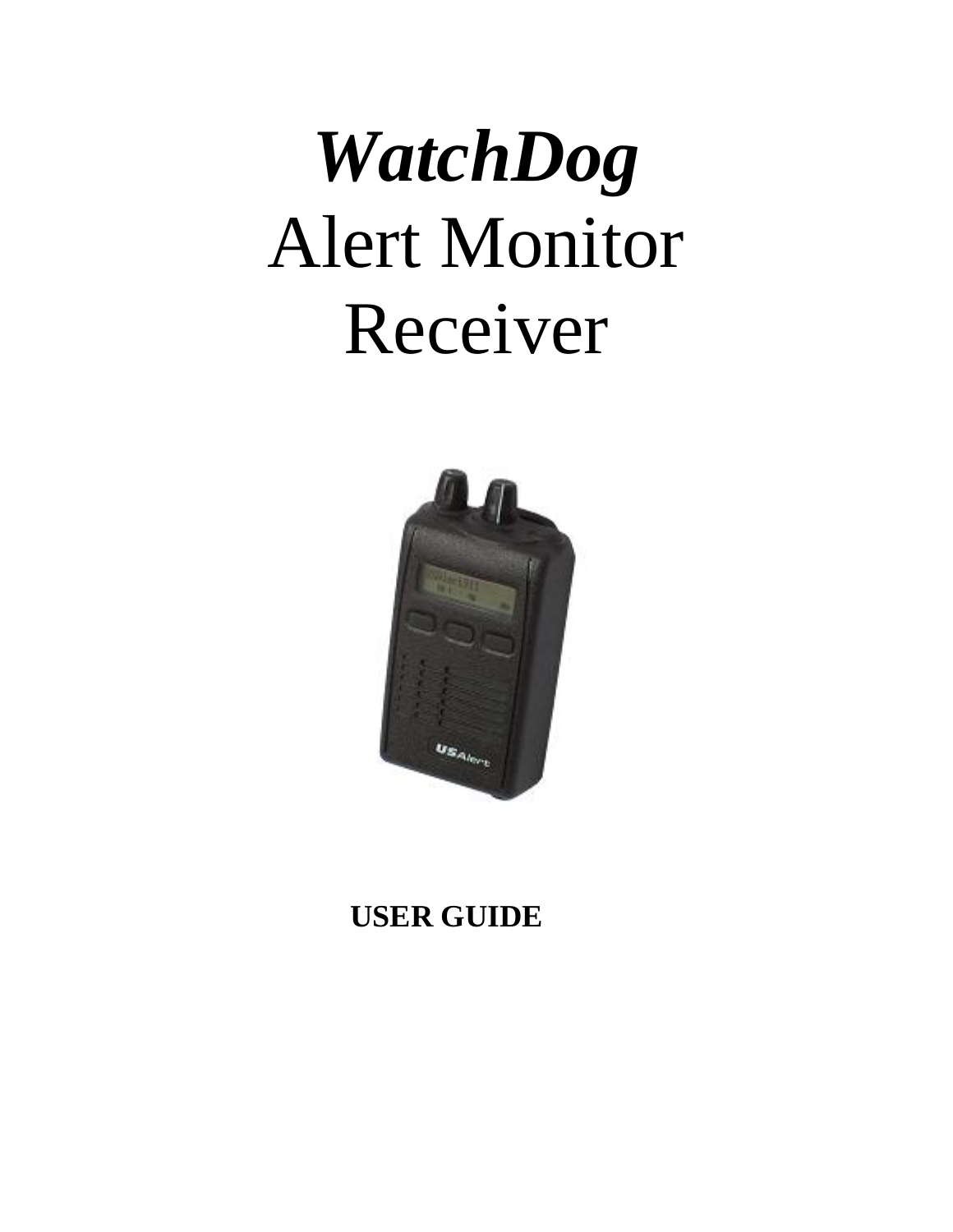# **TABLE OF CONTENTS**

| <b>REVERT OR AUTO RESET WITH N TIME DELAY AND VOICE MEMORY OPERATION</b> 9 |  |
|----------------------------------------------------------------------------|--|
|                                                                            |  |
|                                                                            |  |
|                                                                            |  |
|                                                                            |  |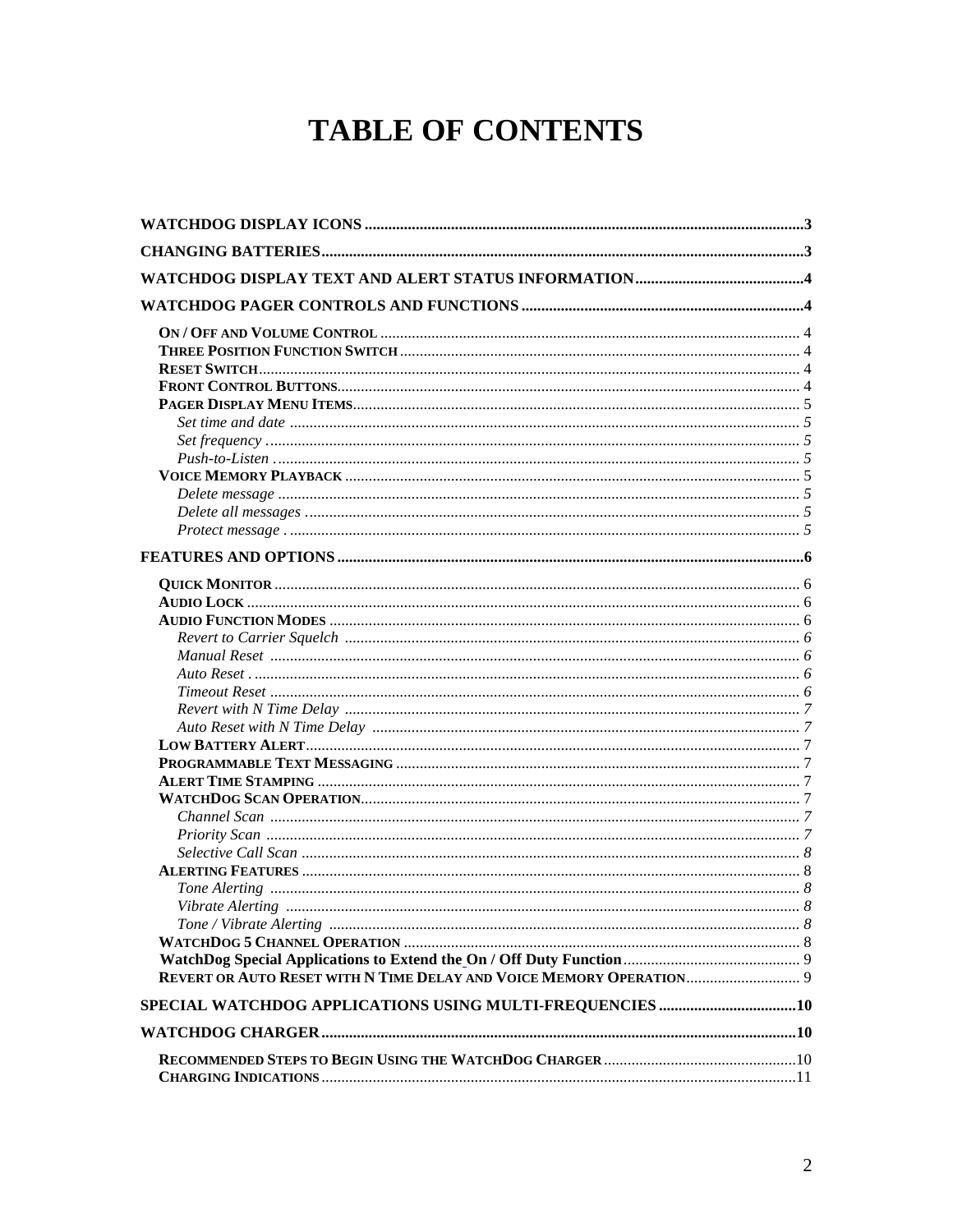This User Guide has been developed for the WatchDog Paging Alert Receivers.

The USAlert WatchDog pager has been developed specifically for the public safety environment for alerting firemen and other emergency personnel. In addition to public safety systems, the WatchDog pager can be used in any radio system that requires tone alerting and channel monitoring. The all new WatchDog pager offers many new and exciting features over any previous generation of voice pager.

# <span id="page-2-0"></span>**WATCHDOG DISPLAY ICONS**

*O* This ICON will be displayed in the lower left side of the display when power is turned on to the pager.

*CH 12345* The channel in current operation will be displayed as **CH** and the corresponding channel number in the left center of the display.

This ICON will be displayed when the pager has tone alert enabled.

**((o))** This is the ICON displayed when the pager has vibrate alert enabled.

The battery ICON is located in the lower right corner of the display. There are three bars indicating the level of charge remaining. Three bars indicate a fully charged set of batteries.

# <span id="page-2-1"></span>**CHANGING BATTERIES**

Locate the metal tab under the top of the belt clip. Lift the tab slightly towards the belt clip and slide the belt clip up from the bottom of the pager and remove the belt clip.

Remove the captive screw located under the belt clip location. Lift off the battery door and remove and replace the batteries. Note that the batteries all face in the same direction. Observe proper polarity when reinserting the batteries.

Turn the pager on to make sure the batteries are inserted properly and then turn the pager back off. Replace the battery door and tighten the captive screw. Caution to not over tighten the screw.

Reinstall the belt clip by depressing the tab and the metal latch inwards towards the top of the belt clip.

Note that there are two slide rail features on both sides the metal latch on the belt clip. These features mate with groves in the back cover for the belt clip. Slide the belt clip back into place. You will feel and hear a click sound when the belt clip has been fully positioned into its proper location.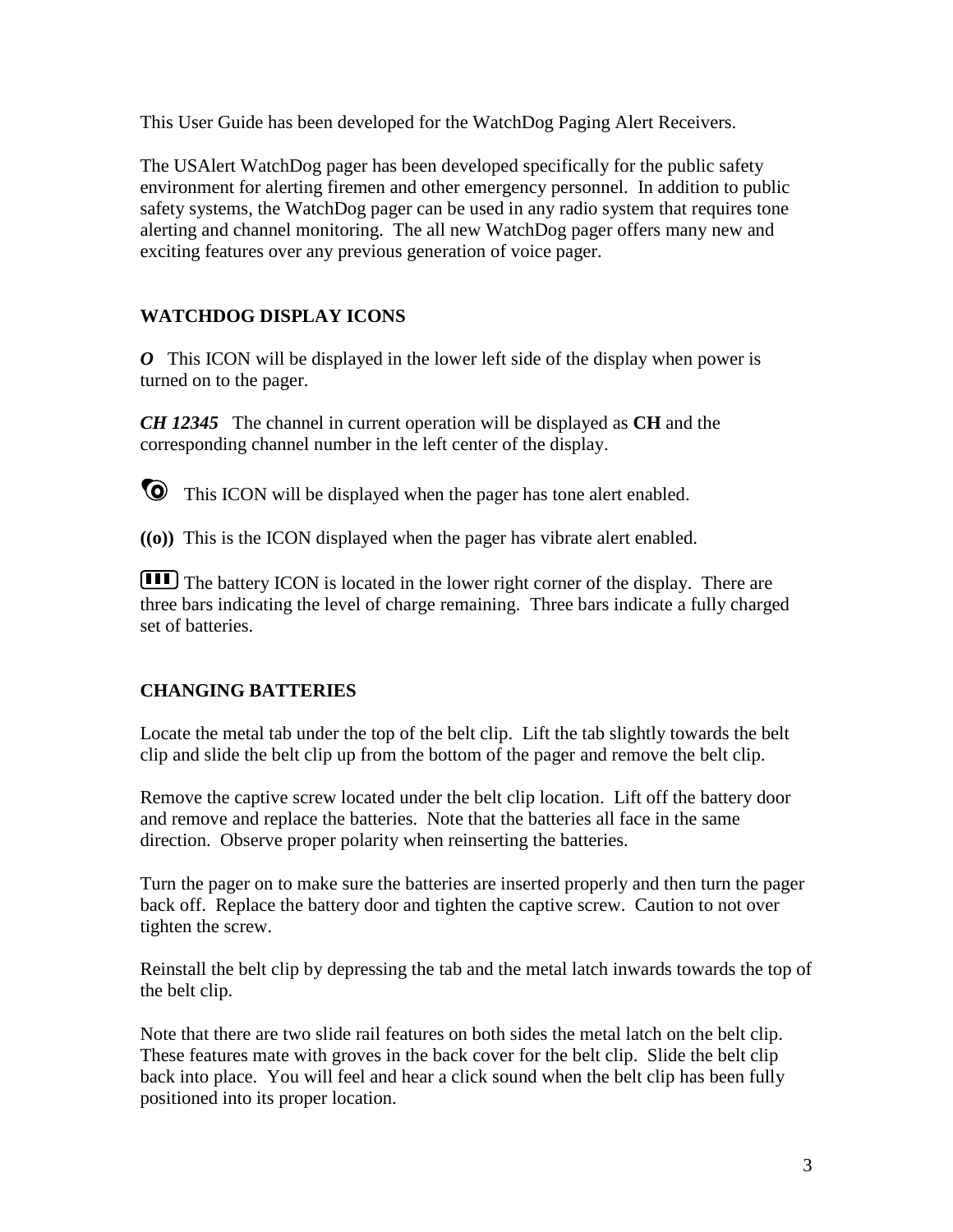## <span id="page-3-0"></span>**WATCHDOG DISPLAY TEXT AND ALERT STATUS INFORMATION**

The WatchDog pager provides start up screen text that can be customized in the WatchDog programmer. There is also a provision to add standby text if desired. Both features are available in the WatchDog programmer.

Additionally, the WatchDog pager will display TEXT assigned to an address, date and time that an alert was received, and the sequence number of the alert.

The WatchDog allow programming special text in the code plug programmer of up to 14 characters to be displayed when that address has been alerted. The display will alternately show the pre-programmed text, then the alert number with date and time stamp.

# <span id="page-3-1"></span>**WATCHDOG PAGER CONTROLS AND FUNCTIONS**

#### <span id="page-3-2"></span>**On / Off and Volume Control**

The on / off volume control is located on the top of the pager and allows turning the pager on or off and provides a continuous adjustment for the audio and alert levels providing the alert is not set for the maximum volume option.

#### <span id="page-3-3"></span>**Three Position Function Switch**

The three position function switch is located on the top of the pager in the center. Each position can be individually programmed for the channel desired and type of alerting. Scan is only selectable in switch position two.

#### <span id="page-3-4"></span>**Reset Switch**

The reset switch is located on the top of the pager and is typically used to reset the audio and put the pager back into the standby mode. It can also be used to place the pager into the "quick monitor" or "audio lock on" mode of operation. Depress the reset button and release in less than .75 seconds and the pager will return to the standby mode. Press and hold for .75 but less than 1.5 seconds and the pager will enter monitor mode. Press for more than 1.5 seconds and the audio will lock on and remain on continuously until reset.

#### <span id="page-3-5"></span>**Front Control Buttons**

There are three buttons located on the front of the pager. The far left button provides entry into the pagers menu and controls advancing thru the menu in a forward direction. The center button also provides entry into the pagers menu and controls advancing thru the menu in a reverse direction. The right button provides the playback function for models with voice memory and the select function if any item needs to be changed as selected in the pagers menu.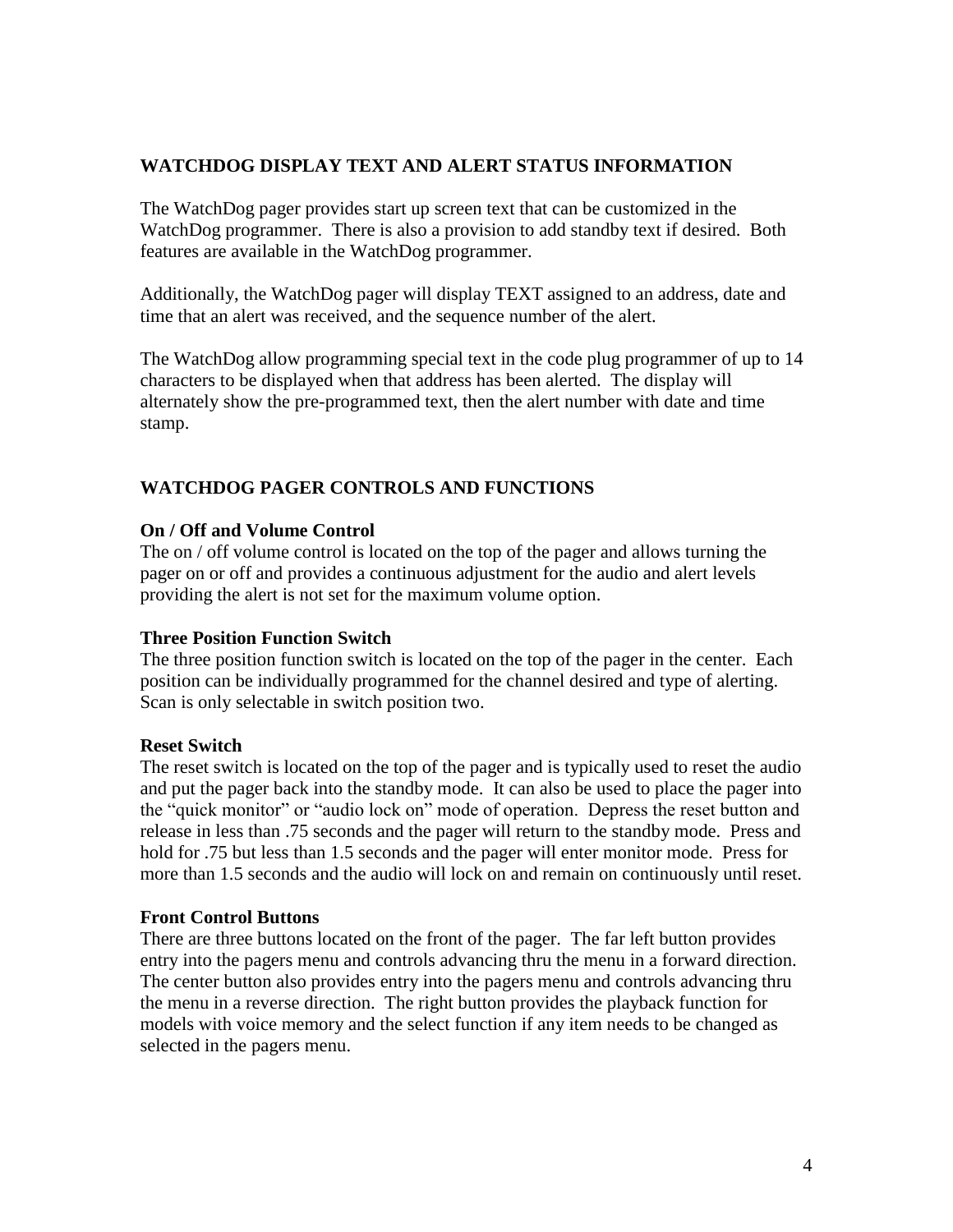#### <span id="page-4-0"></span>**Pager Display Menu Items**

<span id="page-4-1"></span>Set time and date - To set the time and date depress either the left or center button and then the right select button. Use the left or center buttons to change the date and then use the right button to advance to the next date field. When the last data field is highlighted and flashing and changed to the correct data then use the right button once again to confirm the change.

<span id="page-4-2"></span>Set frequency - In the WatchDog five channel models, there is a menu provision to select the frequency of operation for F2. F2 can be any of four frequencies.

Once the frequency is selected for F2 operation, use the right button to confirm. The pager will now operate on the new frequency when the three position switch is placed in any position pre-programmed for F2 operation.

<span id="page-4-3"></span>Push-to-Listen - If this option is enabled in the WatchDog programmer, the option will also appear in the pagers menu. The selections are "PTL YES" and "PTL NO". If "PTL YES" is selected, then the option is enabled in the pager and any address selected for on / off duty will be disabled. You can turn off PTL by selecting "PTL NO".

### <span id="page-4-4"></span>**Voice Memory Playback**

WatchDog models with voice memory can dynamically record up to 4 minutes of messages. Messages can be played back using the right button to initiate play back and then using the left and center buttons to select which message to replay. If no messages are stored, the display will show "NO VOICE MESSAGE".

Depressing the right front button will start message playback. Each time the right button is depressed, the last message stored will replay or repeat from the beginning. Using the left or center button can change the message to be played once playback has been initiated.

<span id="page-4-5"></span>Delete message – To delete a message, first select the correct message to delete. Delete can only occur while a message is being played back unless "Delete All" is selected. When the correct message has been selected, depress and hold the right front button. Delete message will appear on the display. Depress the right button once again to delete the selected message or use the reset button to escape from the delete mode.

<span id="page-4-6"></span>Delete all messages – To delete all messages, depress and hold the right front button. Once the "delete message" appears, depress the center button to select "delete all messages". The display will then show "YES". Depress the right button to confirm and delete all messages.

<span id="page-4-7"></span>Protect message – To protect a message from accidental removal, you can depress the right button until "delete message" appears on the display. Then use the center or left button to advance thru message control features. When "protect message" appears, use the right button to select.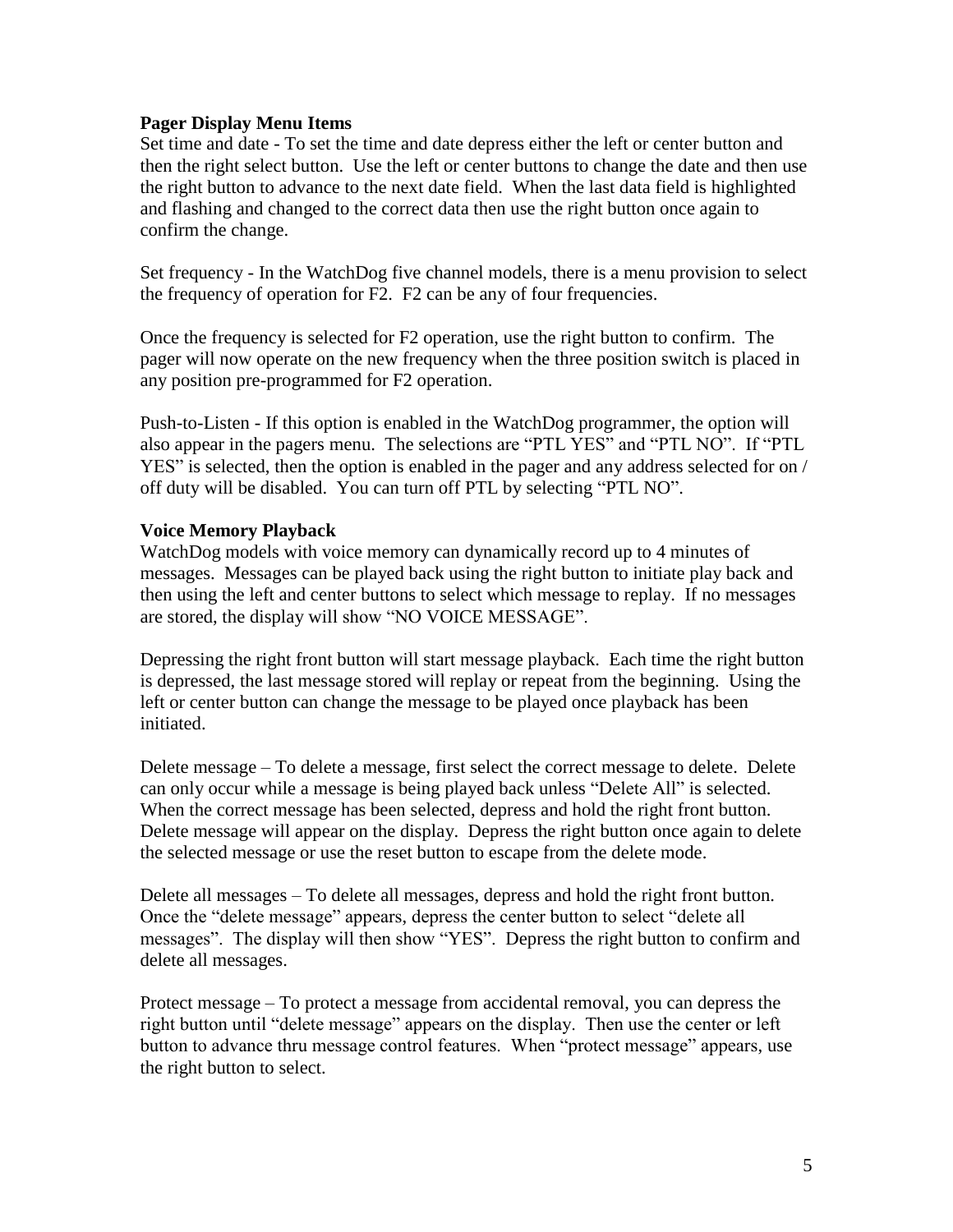# <span id="page-5-0"></span>**FEATURES AND OPTIONS**

#### <span id="page-5-1"></span>**Quick Monitor**

The WatchDog pager allows entering the channel monitor mode ("Quick Monitor") by simply depressing the top reset button, holding for 0.75 seconds, then releasing the reset button. The pager will emit a short beep and automatically begin channel monitoring. Any traffic on the channel selected by the three position function switch can now be monitored. If your WatchDog has multi frequency capabilities, channel monitor is active for the channel selected by the function switch. To exit channel monitoring simply depress and release the reset switch. The WatchDog will now return to selective call standby mode.

#### <span id="page-5-2"></span>**Audio Lock**

The WatchDog "Audio Lock" function allows opening the audio at any time regardless of the three position function switch. Simply depress the reset switch for approximately 1.5 seconds. The pager will emit a short beep at 0.75 seconds (continue to hold the reset switch) and you will hear two short beeps at 1.5 seconds. After the two short beeps, release the reset button and you are in the Audio Lock mode.

Audio Lock mode is useful in lower signal conditions where voice quality (reception) may be changing due to pager movement. With the audio locked on, you might be able to move while listening to a message and achieve best position for reception. If your WatchDog has multi frequency capabilities, then the Audio Lock function is active for the channel selected by the function switch or in the pager's display menu.

To exit the Audio Lock mode, simply depress and release the reset switch. The WatchDog will now return to selective call standby mode.

#### <span id="page-5-3"></span>**Audio Function Modes**

<span id="page-5-4"></span>Revert to Carrier Squelch - Revert operation allows the pager to automatically switch from selective call to channel monitoring after receipt of an alert. The pager will remain in channel monitoring until the reset switch is depressed and released. At this time, the pager will return to selective call standby mode.

<span id="page-5-5"></span>Manual Reset - After receipt of an alert, the pager will open the audio channel for messaging and lock the audio on until the reset switch is depressed and released. At this time, the pager will return to selective call standby mode.

<span id="page-5-6"></span>Auto Reset - After receipt of an alert, the pager will open the audio channel for messaging. The audio will remain open until the carrier drop at which time the audio will automatically reset. The pager automatically returns to selective call standby mode.

<span id="page-5-7"></span>Timeout Reset - After receipt of an alert, the pager will open the audio channel for messaging. The audio will remain open until the pre-programmed "timeout" has expired. The timeout timer is initiated at the start of the alert cycle and ends based on the pre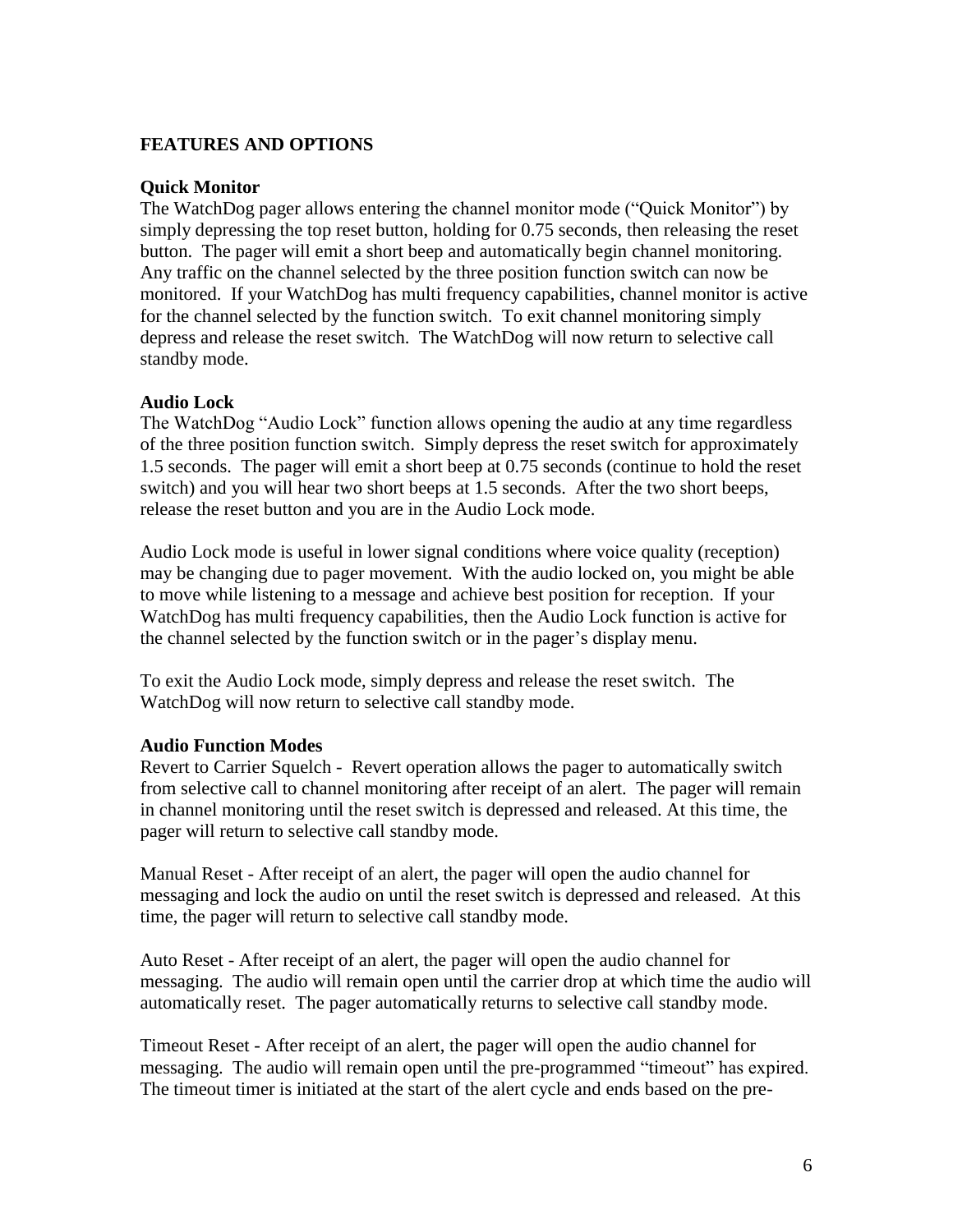programmed timeout time. The pager will then automatically returns to selective call standby mode.

<span id="page-6-0"></span>Revert with N Time Delay - Adding the N time delay to revert operation causes the WatchDog pager to disregard the state of the carrier during the N time. The N time begins immediately after the alerting cycle and ends on N timeout. At this time, the WatchDog will enter normal revert to carrier squelch operation.

<span id="page-6-1"></span>Auto Reset with N Time Delay - Adding the N time delay to revert operation causes the WatchDog pager to disregard the state of the carrier during the N time. The N time begins immediately after the alerting cycle and ends on N timeout. At this time, the WatchDog will enter normal auto reset operation.

# <span id="page-6-2"></span>**Low Battery Alert**

The WatchDog pager will provide an audible tone alert "beep beep" and the display will indicate a low battery condition by no bars being displayed in the battery ICON. Additionally, after alerting or any audio condition ends, the display will show "LOW BATTERY" in text format. The audible low battery reminder is every 2 minutes.

### <span id="page-6-3"></span>**Programmable Text Messaging**

The WatchDog pager allows programming up to a 14 character message to be displayed when an alert is received. Each address (cap code) can be programmed with a different message. For example, if your addresses are typically used for specific emergencies such as fire, hazardous material emergency, water rescue, chief's call, etc., then a 14 character message can be displayed depending upon the address alerted. You will immediately know what type of emergency by the address that was alerted.

# <span id="page-6-4"></span>**Alert Time Stamping**

The WatchDog will time stamp every alert up to a maximum of 16 alerts. Each will have the month, day and time the alert was detected. The format for the time stamp display can be set in the programmer. The format is MM/DD or DD/MM. The time can be set as AM or PM or in a 24 hour format.

#### <span id="page-6-5"></span>**WatchDog Scan Operation**

The WatchDog pager has three types of scan, "Channel Scan", "Selective Call Scan" and "Priority Scan".

<span id="page-6-6"></span>Channel Scan - When the WatchDog is in the Channel Scan mode, it will alternately search from frequency 1 to frequency 2 looking for the presence of a carrier. The primary function of channel scan is to allow monitoring any activity on either channel. Only one channel can be actively monitored at a time. If activity is detected on either F1 or F2 the, WatchDog pager will lock onto that channel until channel activity ceases. At this time, the pager will resume scanning between channels.

<span id="page-6-7"></span>Priority Scan - If Priority Scan is selected, the WatchDog pager will alternately search from frequency 1 to frequency 2 looking for the presence of a carrier. Alerting can only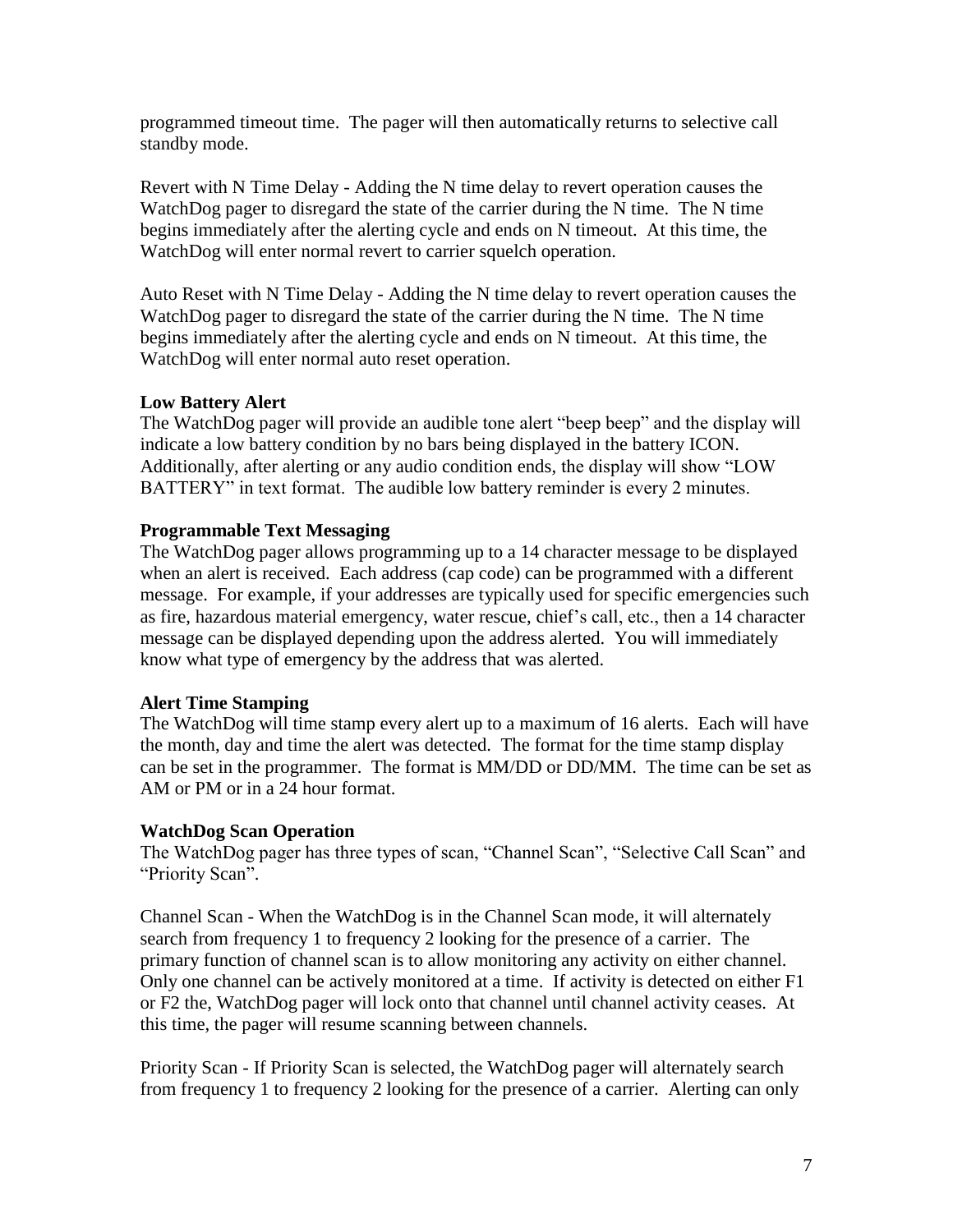occur on priority channel (F1). If channel activity is detected on F1, then the WatchDog pager will lock onto F1 and remain on F1 until channel activity ceases. At this time, the scan function will resume. If channel activity is detected on F2, then the WatchDog pager will process voice on F2 and periodically scan back to F1 looking for presence of a carrier. Anytime channel activity is detected on the primary channel, the pager will lock onto that channel.

<span id="page-7-0"></span>Selective Call Scan - The Selective Call Scan mode allows the WatchDog to silently scan from channel to channel looking for address tones. The pager will only open the audio path based on detection of an address and not just channel activity. If a proper address is detected, the WatchDog will alert and open the audio path for messaging. After the messaging period the pager will continue to function based on the "audio function" programmed such as "Revert to Carrier Squelch", "Auto Reset", "Manual Reset" and so on.

In order to return to the scan mode, the pager must first enter selective call standby mode. This is done automatically if the audio function is programmed for "Auto Reset" or "timeout". If programmed for "Revert" or "Manual Reset", the reset button must be depressed and released. The WatchDog will then resume selective calls scan.

# <span id="page-7-1"></span>**Alerting Features**

The WatchDog pager is capable of alerting in three different ways, tone alerting, vibrate alerting and tone / vibrate alerting. The three position function switch can be preprogrammed for the type of alert desired and in which switch position.

<span id="page-7-2"></span>Tone Alerting - If tone alert is selected, the WatchDog pager will emit an audible tone alert immediately following proper address detection. The tone alert duration is generally controlled by the length of a transmitted address tone.

<span id="page-7-3"></span>Vibrate Alerting - If vibrate alert is selected, the WatchDog pager will vibrate immediately following proper address detection. The vibrate alert duration is generally controlled by the length of a transmitted address tone.

<span id="page-7-4"></span>Tone / Vibrate Alerting - When tone / vibrate is selected, the WatchDog pager will alternately tone alert then vibrate alert for the duration of the alerting cycle. The duration of the alerting cycle is typically controlled by a transmitted address tone.

#### <span id="page-7-5"></span>**WatchDog 5 Channel Operation**

The WatchDog pager provides operation on up to 5 channels. Operation is very similar to the 2 frequency models except the channel frequency for F2 operation can be selected to be one of four frequencies.

The primary channel is always Frequency 1 (CH1). F2 (CH2) can be selected in the pagers menu to be any of 4 other frequencies and when selected they will appear as F2 (CH2).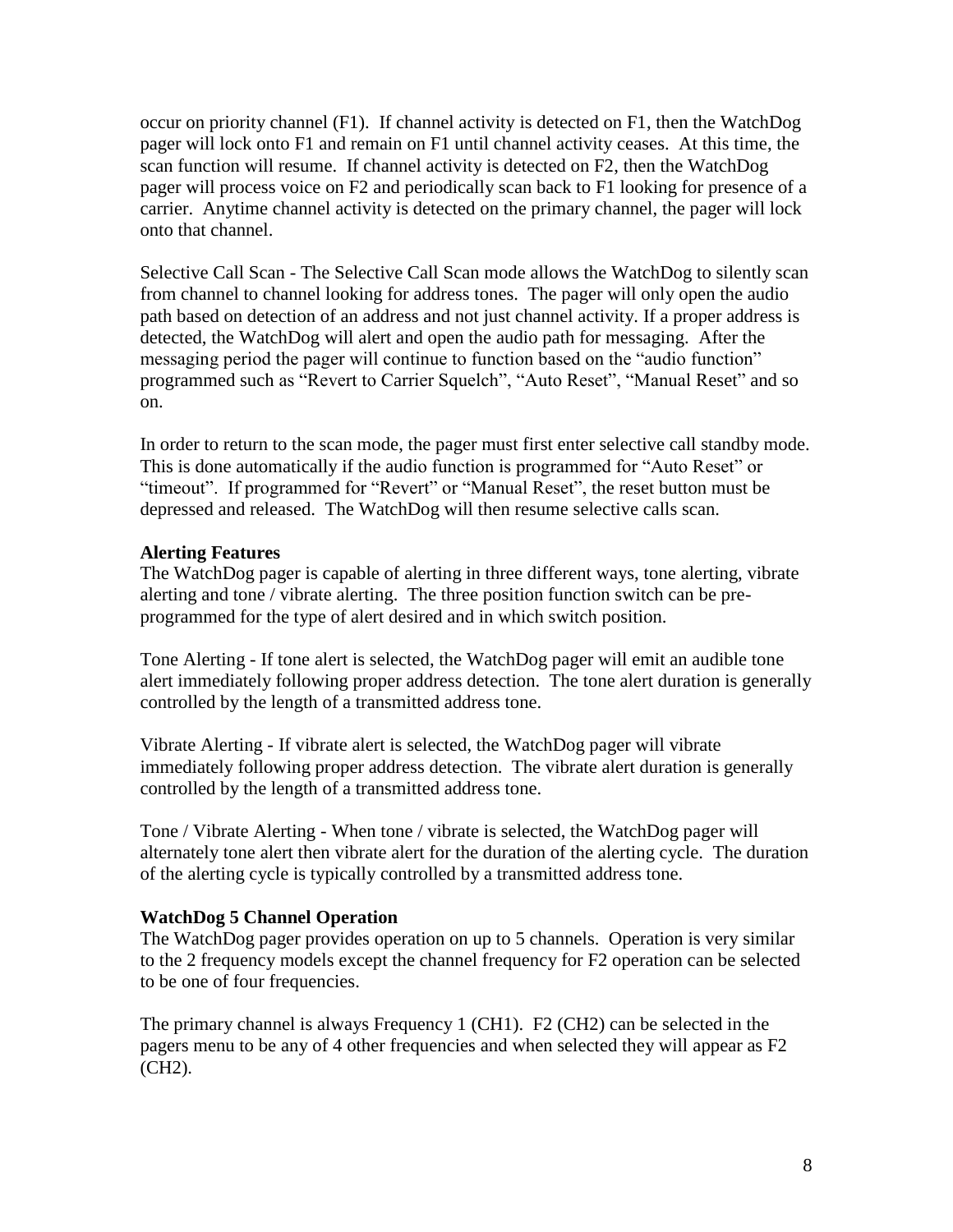Channel frequencies are pre-programmed in the WatchDog programmer and then are available for selection in the pager's display menu.

## <span id="page-8-0"></span>**WatchDog Special Applications to Extend the On / Off Duty Function**

<span id="page-8-1"></span>The On / Off Duty function is available to be programmed as a function on any position of the three position function switch. The Off Duty function can be assigned to any switch position and to any channel of operation. Check the "Off Duty" box in the programmer for those tones/addresses that you want to DISABLE when the function switch is in the "Off Duty" position.

This function can also be extended in multi-frequency models by programming channels to the same operating frequency. For example, you can program CH2 to be the same operating frequency as CH1. Then you can assign tones and addresses in CH1 and CH2 as you require for the On / Off Duty function. When on duty, you select a three position switch position that is programmed for F1 and when off duty you select a three position switch position that is programmed for F2 operation.

Using this method combined with the On / Off Duty set on the function switch can expand the alerting address capabilities of the pager. This concept can be repeated using CH3, CH4 and CH5. Depending upon your alerting requirements, you can use any combination of channels to provide unique alerting features to accommodate many applications.

You might require more than one primary channel, both having an On / Off Duty function. This can be done using 4 channels, each programmed with specific sets of address tones.

# <span id="page-8-2"></span>**Revert or Auto Reset with N Time Delay and Voice Memory Operation**

There are two normal operating modes commonly used in public safety communications systems with reference to transmissions of tones and voice messaging. The first method is to transmit tones with voice messaging immediately following the tones, and no disruption in the continuous transmission of the carrier. If your system uses this mode of operation, then the N time delay should not be used.

The second system mode allows the carrier to drop following the transmission of tones for about one second, then up again to process voice messaging. If your system utilizes this mode and your WatchDog is equipped with voice memory, selection of "revert with N time delay" is recommended. Why?

Message recording in most voice pagers use the end of the alerting cycle to signal the voice memory device to begin recording and use the carrier squelch function to control when to stop recording. The end of a pager's alerting cycle is normally controlled by the end of the second tone in a two tone sequential transmission, or the end of the long tone in a single tone transmission. In systems that drop the carrier after tone transmissions,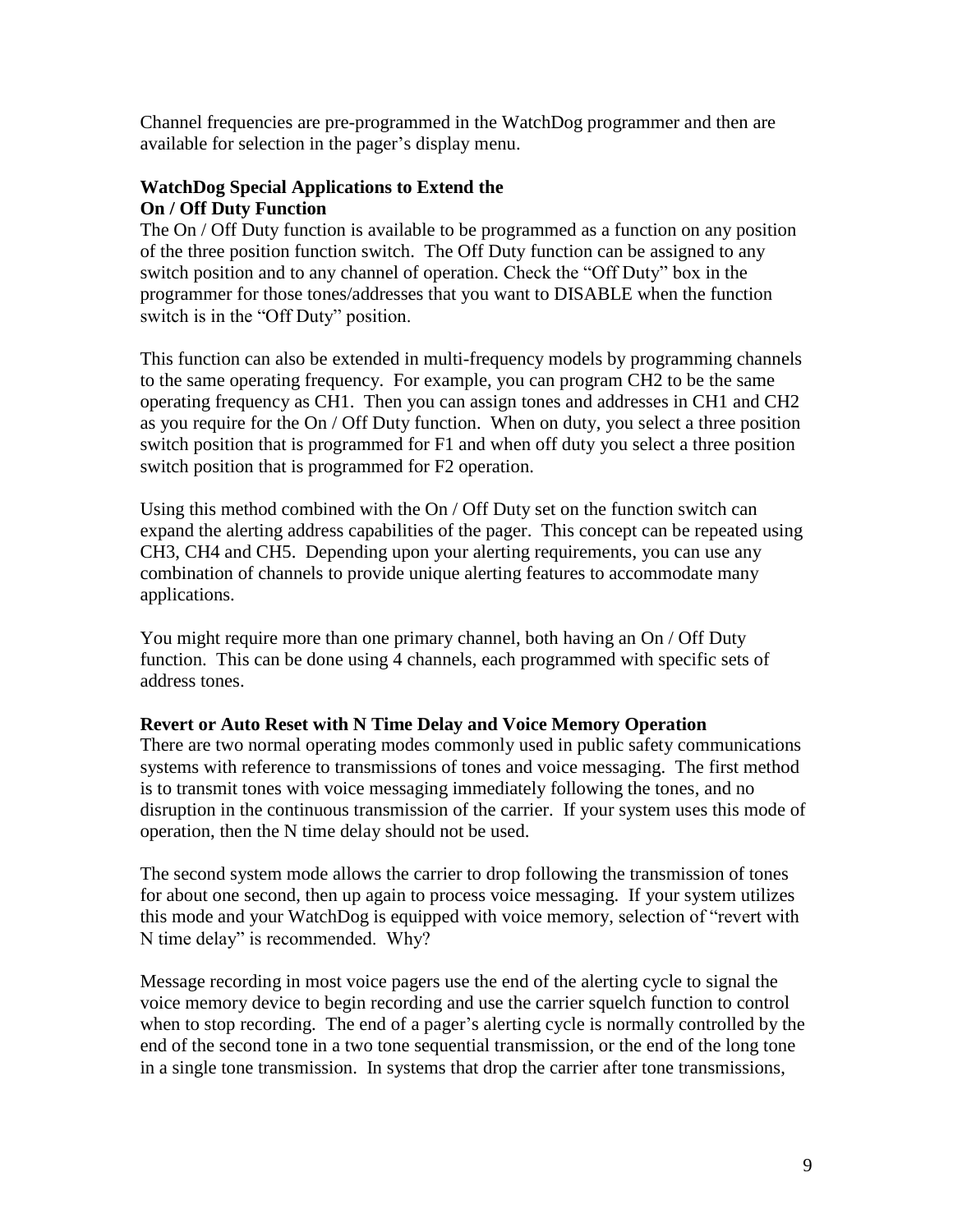the pager would begin recording after the alert cycle but then stop recording immediately because no carrier is present.

The "N Time" function allows the pager to essentially ride thru the carrier drop after tones are transmitted and to continue to record the message. The "N Time" is programmable in length to allow for system variations. Select an "N Time" that is longer than the carrier drop to prevent early termination of message recording. Other words if the carrier typically drops for one second, then program the "N Time" for two seconds. In this case, after the two second N time, the pager will resume watching the carrier to signal when to stop recording.

# <span id="page-9-0"></span>**SPECIAL WATCHDOG APPLICATIONS USING MULTI-FREQUENCIES**

There are many advantages to having a pager capable of multiple channels, whether programmed to be the same frequency as another channel or all programmed differently.

One application might be where you prefer to monitor channel activity but no alerting is required or wanted. This can be done by programming the channel operating frequency of any unused channel to equal an existing pre-programmed channel and then simply disable all addresses on that channel. You now have a monitor only function.

There are also applications where a volunteer may belong to more than one system. In this case, there are five frequencies available to program according to multiple system requirements. On / Off Duty can also be applied differently on each channel.

# <span id="page-9-1"></span>**WATCHDOG CHARGER**

The WatchDog charger is both a smart charger and a rapid charger. It will charge both the WatchDog pager and a spare set of NiMH batteries simultaneously or individually.

The rapid charge period is approximately 3-4 hours from a completely discharged state. A typical recharge period for moderately discharged batteries is approximately 2 hours.

There are three colored LED's on the front of the charger. The green led indicates power is applied to the charger and the two red LED's indicate charging for the pager and spare batteries.

# <span id="page-9-2"></span>**Recommended Steps to Begin Using the WatchDog Charger**

- a) Plug the wall transformer into the charger base.
- b) Plug the wall transformer into an appropriate AC wall socket. The WatchDog charger will operate from a normal 117 VAC source.
- c) The green LED should turn on.